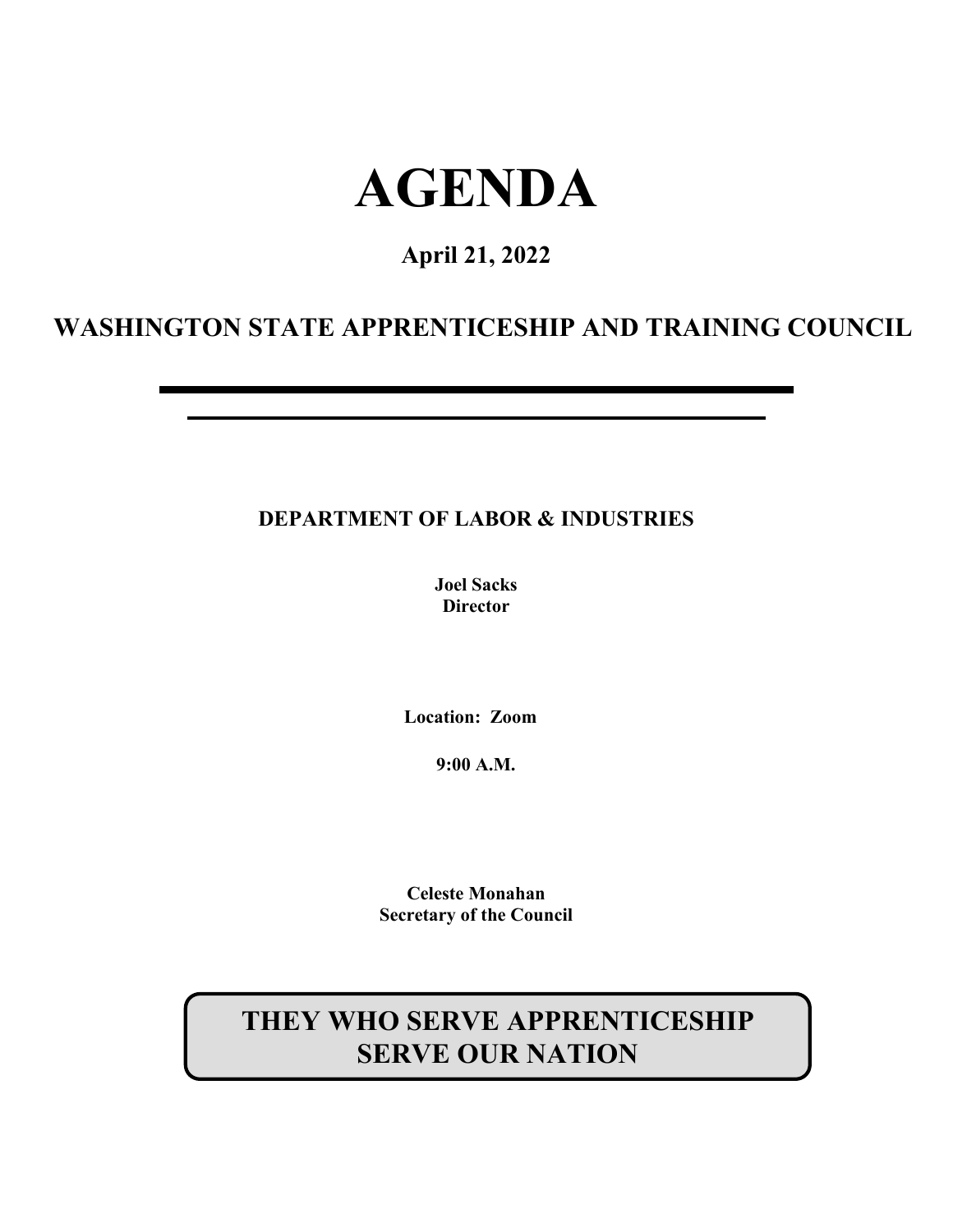#### WASHINGTON STATE APPRENTICESHIP AND TRAINING COUNCIL (WSATC)

EMPLOYER REPRESENTATIVES PUBLIC MEMBER EMPLOYEE REPRESENTATIVES

David D'Hondt April Sims Shelley Wilson Brett Wideman

Ed Kommers, Chair Kenna May Mark Riker, Vice Chair

#### **SECRETARY** Celeste Monahan

#### EX OFFICIO

*Jan Yoshiwara*, Executive Director *Corinna J. Pereiral*, State Director State Board for Community and Technical Colleges U.S. DOL, Office of Apprenticeship

*Eleni Papadakis*, Executive Director *Cami Feek*, Commissioner Workforce Training and Education Coordinating Board Department of Employment Security

#### LABOR & INDUSTRIES – APPRENTICESHIP SECTION

| <b>Jody Robbins</b>       | Program Manager                    | Tumwater   |
|---------------------------|------------------------------------|------------|
| Teri Gardner              | <b>Recording Secretary</b>         | Tumwater   |
| Elmer Arter               | Field Supervisor                   | Tacoma     |
| Jordan Shepherd           | Field Supervisor                   | Tumwater   |
| <b>Brittany Craighead</b> | Compliance Specialist              | Tumwater   |
| Jim Kaltenbaugh           | <b>AUR Compliance Specialist</b>   | Tumwater   |
| Erik Sackstein            | <b>Technical Specialist</b>        | Tukwila    |
| Peter Guzman              | <b>Grant Manager</b>               | Tumwater   |
| Lynn Jacobs               | <b>Grant Manager</b>               | Tumwater   |
| Kaine Cox                 | <b>Customer Service Specialist</b> | Tumwater   |
| Justin Whitaker           | Data Consultant                    | Tumwater   |
| Nichole Cook              | Office Assistant                   | Tumwater   |
| Christina Chance          | Apprenticeship Consultant          | Spokane    |
| Rio Frame                 | Apprenticeship Consultant          | Spokane    |
| Glen Freiberg             | Apprenticeship Consultant          | Seattle    |
| Evan Hamilton             | <b>Apprenticeship Consultant</b>   | Tacoma     |
| Shawn Snyder              | Apprenticeship Consultant          | Kennewick  |
| Sandra Husband            | Apprenticeship Consultant          | Tukwila    |
| <b>Bruce Koch</b>         | Apprenticeship Consultant          | Tukwila    |
| Evie Lawry                | <b>Apprenticeship Consultant</b>   | Spokane    |
| <b>Aubre Nelson</b>       | Apprenticeship Consultant          | Tacoma     |
| Stephanie Patterson       | <b>Apprenticeship Consultant</b>   | Vancouver  |
| Gary Peterson             | Apprenticeship Consultant          | Bellingham |

Will Henry, Assistant Attorney General for WSATC Eric Lawless, Assistant Attorney General for Labor & Industries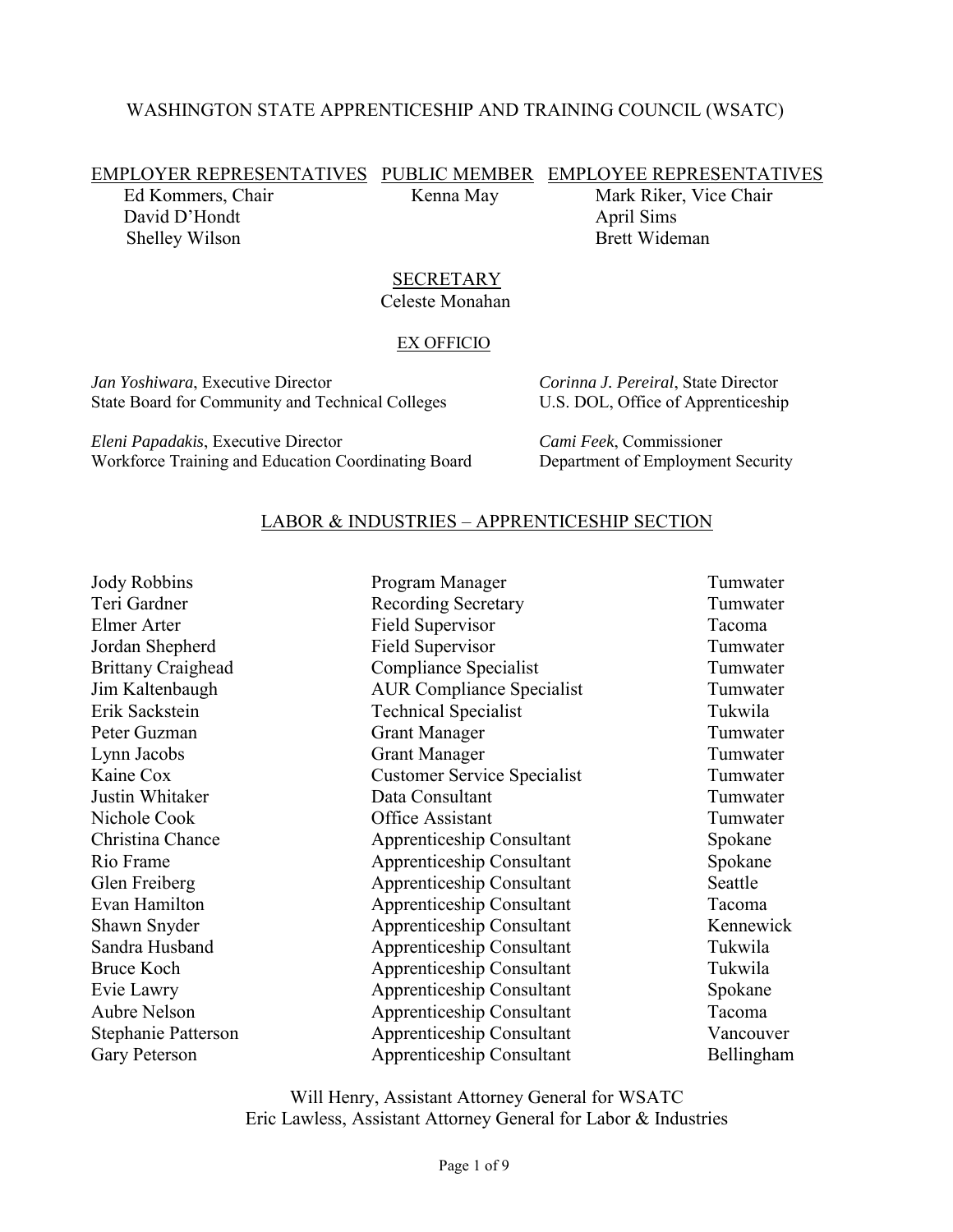# **WASHINGTON STATE APPRENTICESHIP AND TRAINING COUNCIL April 21, 2022 9:00 A.M. APRIL AGENDA**

#### **MEETING CALLED TO ORDER**

#### **ROLL CALL**

**ANCESTRAL LAND ACKNOWLEDGMENT AND BLESSING:** WSATC Tribal Liaison Subcommittee

**GREETING:** Rebecca Williamson, Administrator ESD WorkSource Columbia Basin

**MINUTES:** January 20, 2022 (WSATC Quarterly Meeting)

#### **CERTIFICATES OF MERITORIOUS SERVICE:**

#### **Name Organization**

| Frederick (Fred) Bell |  |
|-----------------------|--|
| Colin Fowler          |  |

IAM/Boeing Joint Apprenticeship Committee Seattle and Vicinity Sprinkler Fitters Apprenticeship Committee

**CORRESPONDENCE:** January 1 – March 31, 2022

#### **SPECIAL REPORTS**: **NONE**

#### **REPORTS:**

**Department of Employment Security Department of Enterprise Services Department of Transportation Office of Superintendent of Public Instruction Oregon State Apprenticeship and Training Council State Board for Community and Technical Colleges U.S. DOL, Office of Apprenticeship Washington State Apprenticeship Coordinators Association Washington Student Achievement Council Workforce Training and Education Coordinating Board**

**Secretary, Washington State Apprenticeship and Training Council**

**WSATC Childcare in the Trades Subcommittee WSATC CTC Policy Review Subcommittee**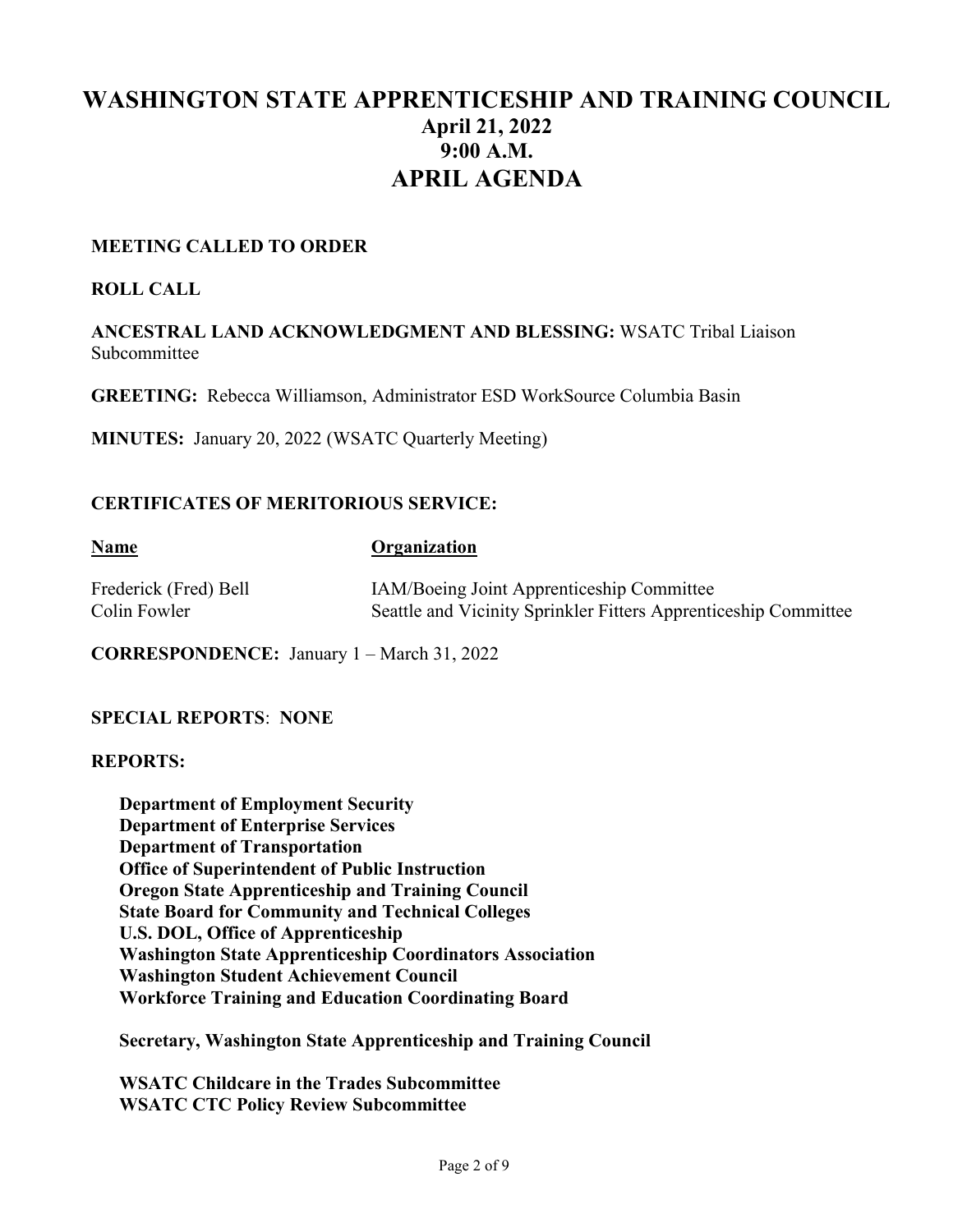**WSATC Electrical Subcommittee WSATC Reciprocity Subcommittee WSATC Special Subcommittee for Apprenticeship Preparation WSATC Tie-Breaker Subcommittee WSATC Tribal Liaison Subcommittee WSATC WAC/RCW Policy Subcommittee WSATC Compliance Review and Retention Subcommittee (CRRS) WSATC Members** 

#### **UNFINISHED BUSINESS:**

- **1. Construction Industry Training Council of Washington – Mechanical Insulator (Request for New Standards Provisional Registration)** *Action to Be Taken* Mechanical Insulator 47-2132.00 10,000 Hours
- **2. Tradesmen Apprenticeship & Comprehensive Training ( Request for Revision of Standards)**  *Action to be Taken* Section 1: Geographic Area Covered Section X: Administrative/Disciplinary Procedures
- **3. Johnson Controls Fire Protection Apprenticeship Committee** *Action to Be Taken* Section VI: Ratio of Apprentices to Journey Level Workers *(Variance Request)*

#### **NEW BUSINESS:**

#### **ITEMS FROM THE DEPARTMENT:**

- **4. Apprentice Utilization Report**
- **5. Department of Labor & Industries Electrical Subcommittee Special Report**

#### **APPRENTICESHIP PREPARATION PROGRAM RECOGNITION:**

- **6. Construction Trades Training: Airway Heights Correctional Center (CTT)**
- **7. Interlake High School Building Industry Technology – Core Plus Construction Pre-Apprenticeship Program**
- **8. Machinists Institute Career Accelerator (MICA)**
- **9. Pre-Employment Preparation Program (PEPP)**

#### **APPRENTICESHIP PREPARATION PROGRAM CONTINUED RECOGNITION:**

**10. Vancouver Public Schools Construction Trades Program**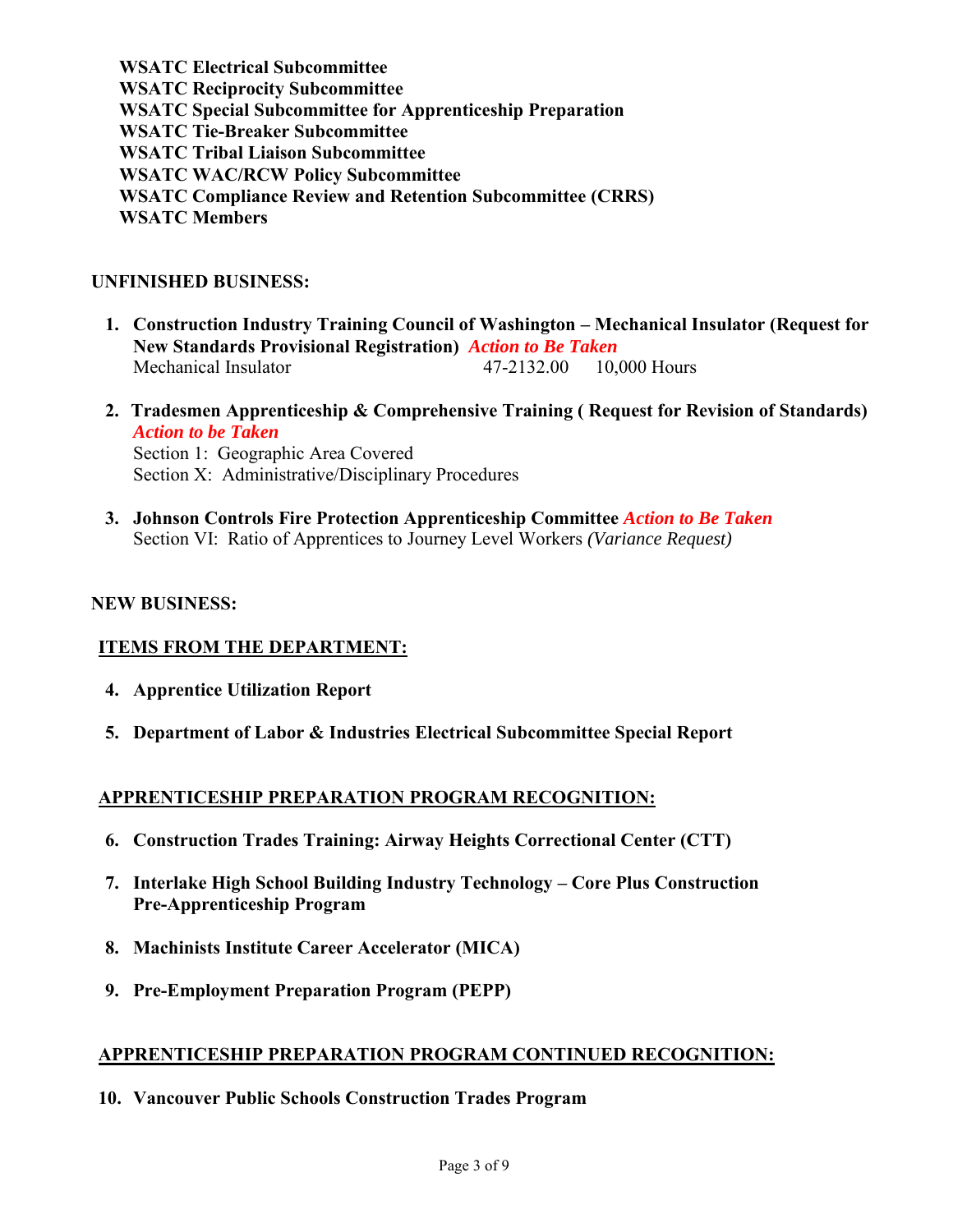# **Notice of Contest or Objection to Proposed Standards of Apprenticeship**

If there are any objections to any of the following agenda items, please complete and return the "Notice of Contest or Objection to Proposed Standards of Apprenticeship". The Washington State Apprenticeship and Training Council's approval of proposed Standards of Apprenticeship are adjudicated per WAC 296-05-008. A competitor (WAC 296-05-003), objecting to the proposed standards or proposed amendment(s) to existing standards must fill out the Notice, that is available on the L&I Apprenticeship web site: <http://www.lni.wa.gov/licensing-permits/apprenticeship/wsatc> and return it to the Apprenticeship Program Manager at the Department of Labor and Industries, PO Box 44530, Olympia, Washington, 98504-4530. This signed notice must be received at this location by 5 p.m. on April 1, 2022 (20 days prior to council meeting per WAC 296-05-011) (2). A signed, scanned copy of the "Notice of Contest or Objection" is permitted by email

to: [Apprentice@LNI.wa.gov.](mailto:Apprentice@LNI.wa.gov)

# **NEW STANDARDS: (Provisional Registration)**

## *Region 6b*

- **11. CHAS Health Medical Assistant Apprenticeship** Medical Assistant 31-9092.00 2,000 Hours
- **12. Greater Spokane Electrical Training Apprenticeship** General Electrician (01) 47-2111.00 8,000 Hours
- **13. Inland Power and Light Co Apprenticeship Committee** Lineman 49-9051.00 6,000 Hours

## *Region 4a*

**14. Klickitat PUD No. 1 Apprenticeship Committee** Lineman 49-9051.00 6,000 Hours

# **NEW STANDARDS: (Permanent Registration)**

#### *Region 2b*

**15. Washington State Controls Specialist Apprenticeship Committee** Controls Programmer 49-2094.00 2,000 Hours

## *Region 1a*

**16. Aviation Technical Services** Aircraft Airframe Mechanic 49-3011.00 6,000 Hours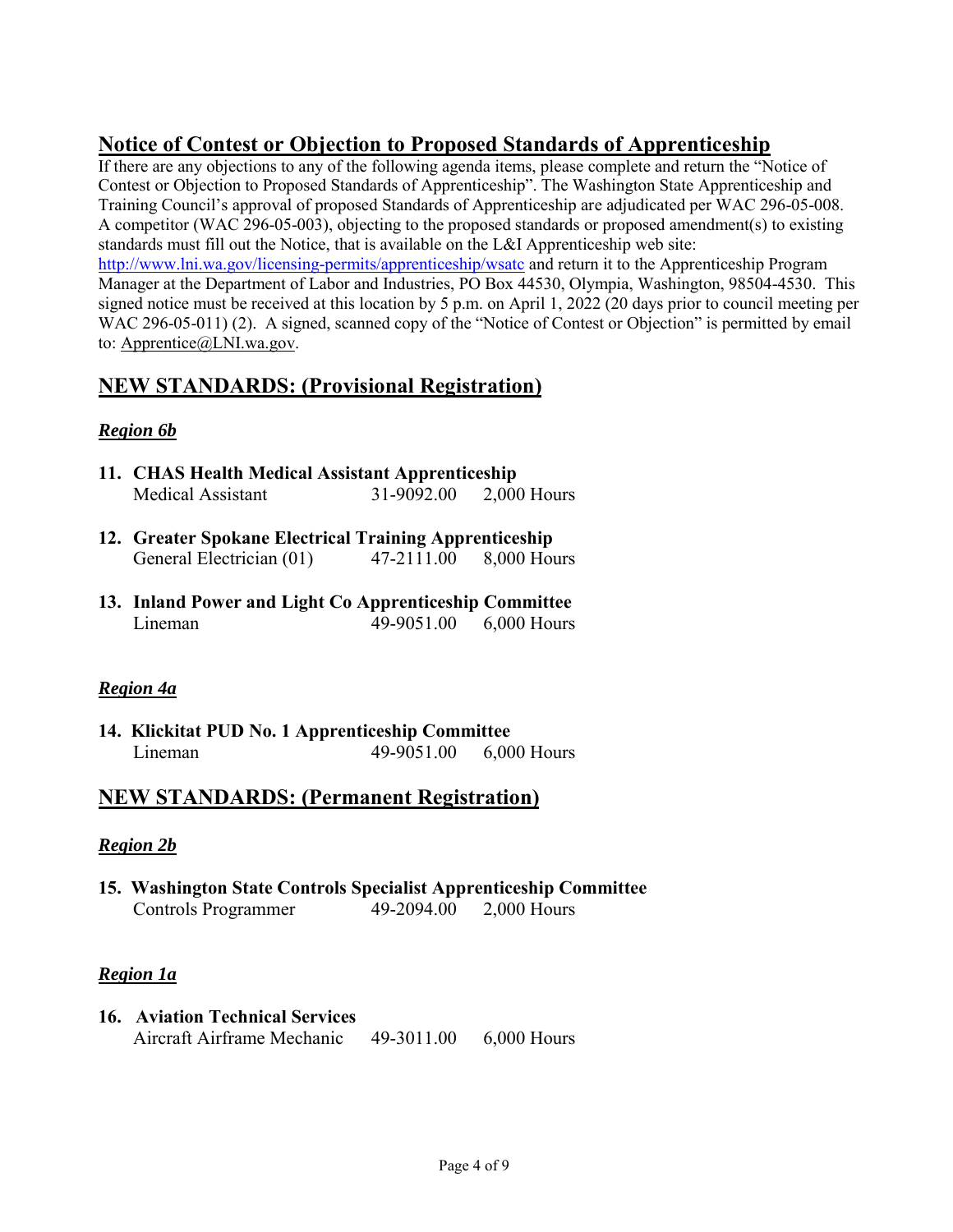# **REVISED STANDARDS:**

#### *Region 6b*

#### **17. Grant County PUD No. 2 Apprenticeship Committee**

| Cover Page: Amending Occupation Name and Term                  |               |             |
|----------------------------------------------------------------|---------------|-------------|
| From: Meter Technician                                         | $7,000$ Hours |             |
| To: Meter Relay Technician                                     | 4,000 Hours   |             |
| Adding New Occupation:                                         |               |             |
| Fiber Network Technician                                       | 49-9052.00    | 4,000 Hours |
| Section IV: Term of Apprenticeship                             |               |             |
| Section V: Initial Probationary Period                         |               |             |
| Section VII: Apprentice Wages and Wage Progression             |               |             |
| Section VIII: Work Processes                                   |               |             |
| Section IX: Related/Supplemental Instruction                   |               |             |
| Section X: Administrative/Disciplinary Procedures              |               |             |
| Section XI: Sponsor – Responsibilities and Governing Structure |               |             |
| Section XIII: Training Director/Coordinator                    |               |             |

#### *Region 6a*

#### **18. PCA Wallula Apprenticeship Program**

- Section II: Minimum Qualifications
- Section III: Conduct of Program Under Washington Equal Employment Opportunity Plan

Section IX: Related/Supplemental Instruction

Section X: Administrative/Disciplinary Procedures

#### *Region 4a*

#### **19. Cowlitz County P.U.D. Apprenticeship Committee**

- Amending Sponsor Introductory Statement
- Section II: Minimum Qualifications
- Section III: Conduct of Program Under Washington Equal Employment Opportunity Plan
- Section IX: Related/Supplemental Instruction

Section XI: Sponsor – Responsibilities and Governing Structure

#### **20. Power Line Clearance and Tree Trimmers Apprenticeship Committee**

Amending Sponsor Introductory Statement Section X: Administrative/Disciplinary Procedures

#### *Region 3b*

# **21. Health Care Apprenticeship Consortium**

Section I: Geographic Area Covered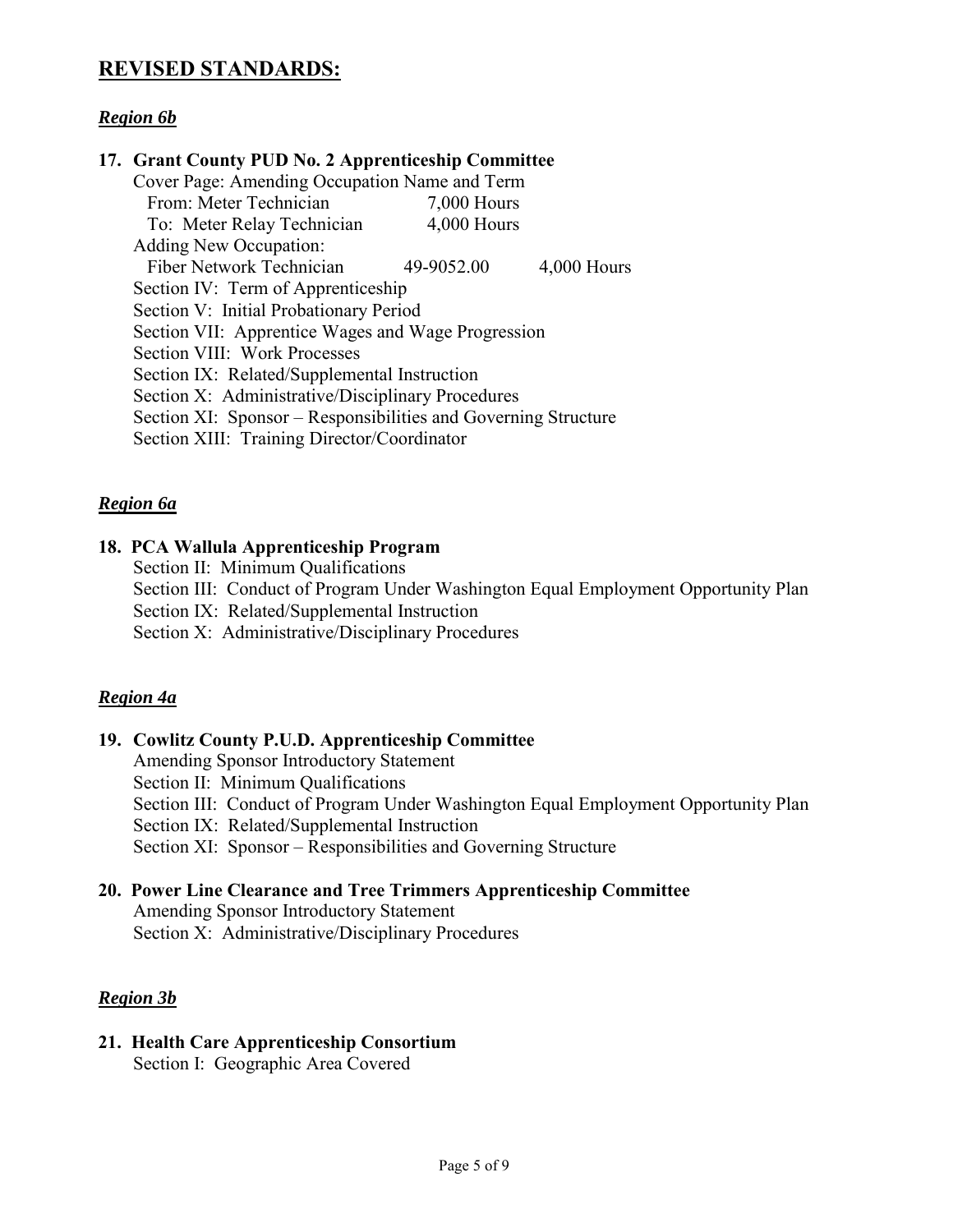#### *Region 2a*

#### **22. Ardagh Group/GMP In-Plant Maintenance Apprenticeship Committee**

- Adding Sponsor Introductory Statement
- Section II: Minimum Qualifications
- Section III: Conduct of Program Under Washington Equal Employment Opportunity Plan
- Section IV: Term of Apprenticeship
- Section V: Initial Probationary Period
- Section VI: Ratio of Apprentices to Journey Level Workers
- Section IX: Related/Supplemental Instruction
- Section XI: Sponsor Responsibilities and Governing Structure

#### **23. Northwest Machinists Apprenticeship Committee**

| <b>Cover Page: Deleting Occupations:</b>       |            |             |
|------------------------------------------------|------------|-------------|
| Automotive Body and Fender                     | 49-3021.00 | 8,000 Hours |
| Automotive Machinist (Automotive Repair Shops) | 49-3023.01 | 8,000 Hours |
| Machinist Automotive (Machine Shops)           | 51-4041.00 | 8,000 Hours |
| <b>Adding New Occupation:</b>                  |            |             |
| <b>Industrial Machinery Technician</b>         | 49-9041.00 | 8,000 Hours |
| Section IV: Term of Apprenticeship             |            |             |
| Section VIII: Work Processes                   |            |             |
| Section IX: Related/Supplemental Instruction   |            |             |

## **CONSENT ITEMS**

#### *Region 6a*

**24. Vertical Options Elevator Apprenticeship Program** Section II: Minimum Qualifications Section VI: Ratio of Apprentices to Journey Level Workers

#### *Region 4a*

#### **25. PUD #1 of Wahkiakum County Apprenticeship**

Cover Page: Deleting Occupation: Meterman 49-9012.01 6,000 Hours Amending Sponsor Introductory Statement Section II: Minimum Qualifications Section III: Conduct of Program Under Washington Equal Employment Opportunity Plan Section VI: Ratio of Apprentices to Journey Level Workers Section VII: Apprentice Wages and Wage Progression Section VIII: Work Processes Section IX: Related/Supplemental Instruction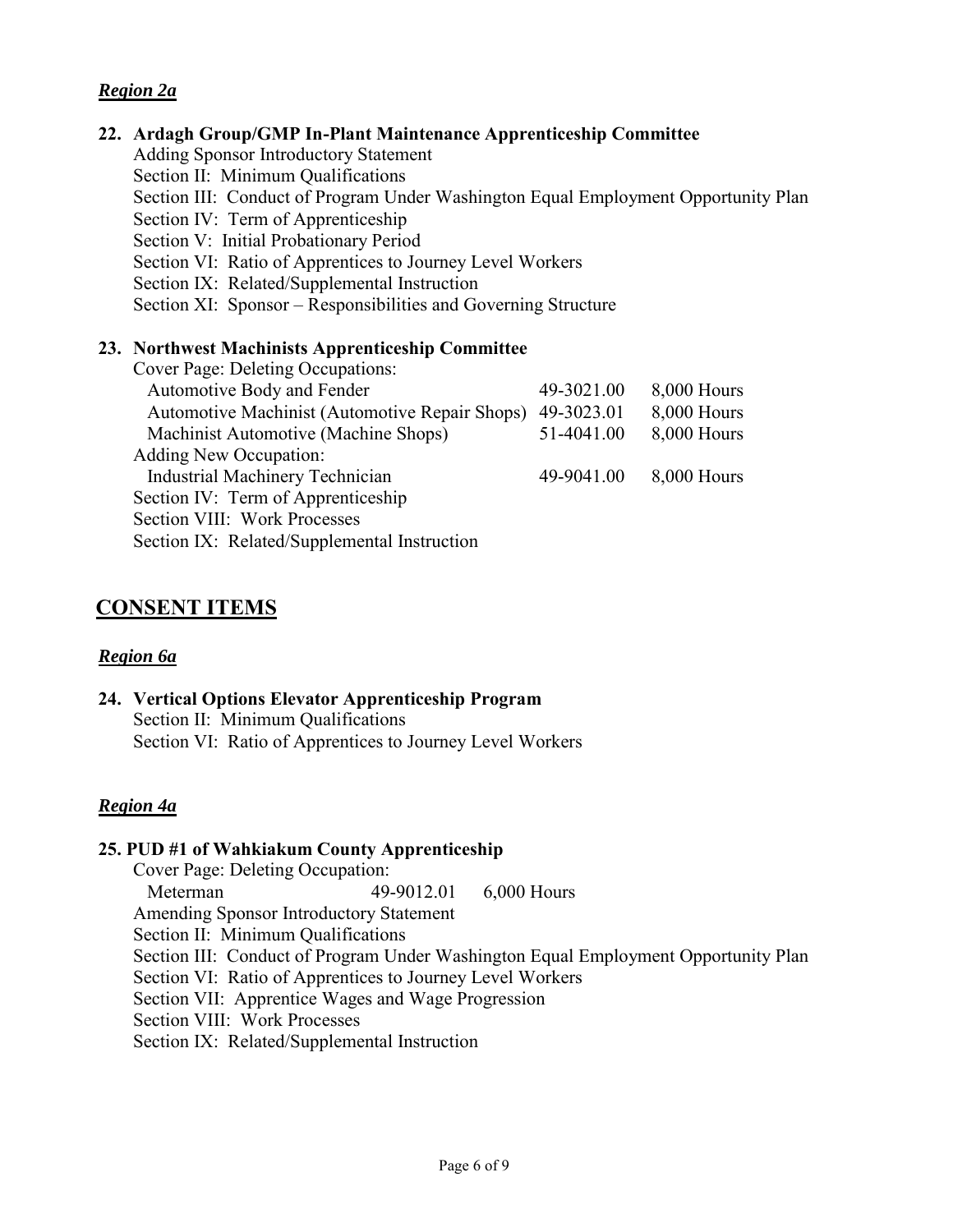# **CANCELLATION OF APPRENTICESHIP STANDARDS** *(Sponsor Request)*

# *Region 4a*

| 26. Hampton Lumber – Morton       |                        |
|-----------------------------------|------------------------|
| Industrial Maintenance Millwright | 49-9044.00 8,000 Hours |

**27. Millennium Bulk Terminals Apprenticeship Program** Industrial Maintenance Electrician 47-2111.00 8,000 Hours

# **OJT PROGRAM REVIEW**

**NONE**

# **RECIPROCAL RECOGNITION REQUESTS:**

# **NONE**

# **ADMINISTRATIVELY APPROVED REVISIONS:**

- **28. Alta Forest Products LLC.** Section XI: Sponsor – Responsibilities and Governing Structure
- **29. Axiall Corporation, a Westlake Company** Section IX: Related/Supplemental Instruction Section XI: Sponsor – Responsibilities and Governing Structure
- **30. City of Seattle, Washington Apprenticeship Committee** Section XI: Sponsor – Responsibilities and Governing Structure
- **31. City of Sumas Lineman Apprenticeship Committee** Section XI: Sponsor – Responsibilities and Governing Structure
- **32. City of Tacoma – Water Division Apprenticeship Committee** Section XI: Sponsor – Responsibilities and Governing Structure Section XII: Subcommittee Section XIII: Training Director/Coordinator
- **33. Construction Industry Training Council of Washington – Plumber** Section XII: Subcommittee Section XIII: Training Director/Coordinator
- **34. CTS Apprenticeship Committee** Section XI: Sponsor – Responsibilities and Governing Structure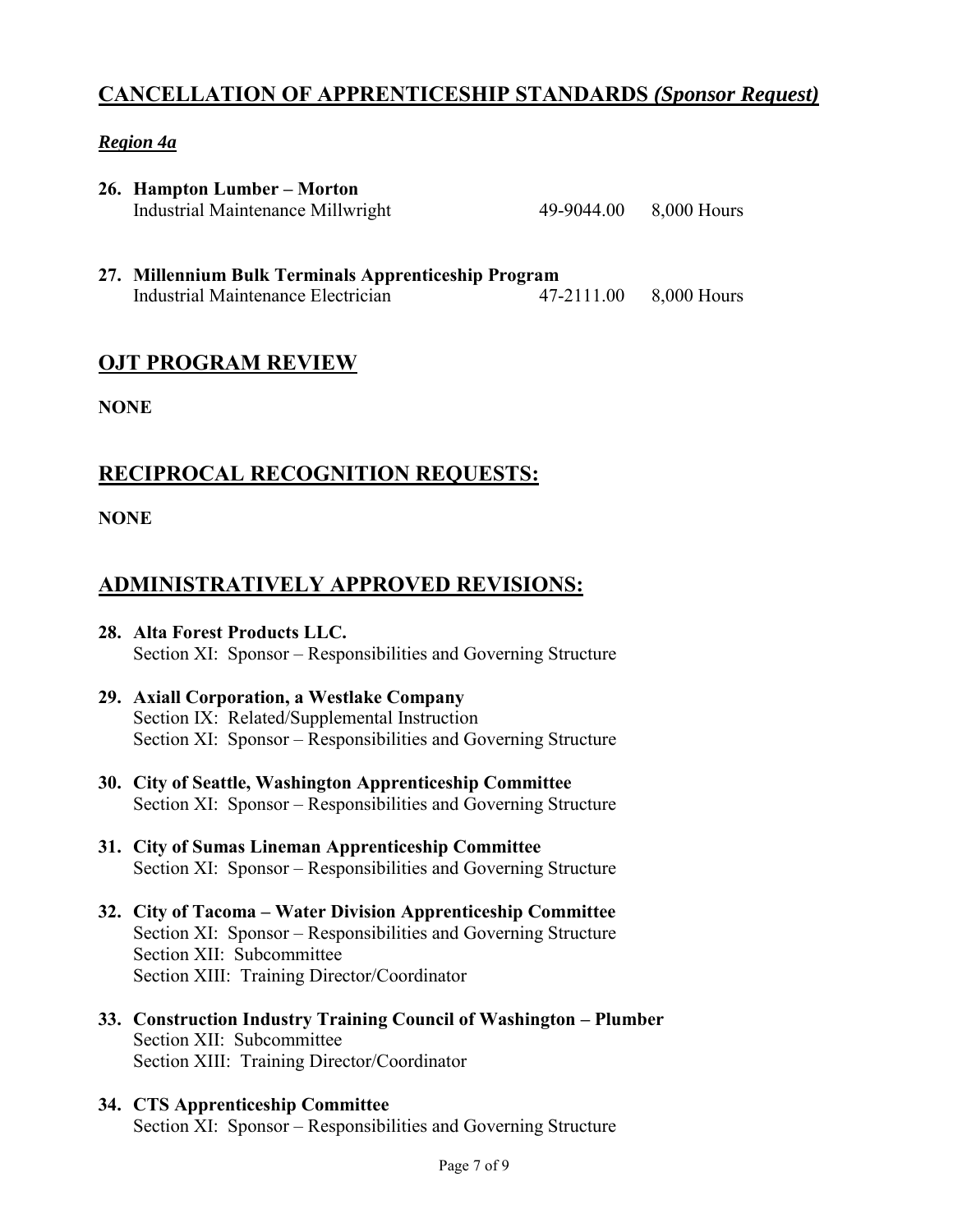- **35. Eastern Washington and Northern Idaho Painters and Allied Trades Apprenticeship Committee** Section XI: Sponsor – Responsibilities and Governing Structure Section XIII: Training Director/Coordinator
- **36. Evergreen Rural Water of Washington Apprenticeship Committee** Section XI: Sponsor – Responsibilities and Governing Structure
- **37. Franklin P.U.D. – Local 77 IBEW Apprenticeship Committee** Section XI: Sponsor – Responsibilities and Governing Structure
- **38. Grays Harbor P.U.D. No. 1 Apprenticeship Committee** Section XI: Sponsor – Responsibilities and Governing Structure
- **39. Hoquiam Fire Department Apprenticeship Committee** Section XI: Sponsor – Responsibilities and Governing Structure
- **40. IAM/Boeing Joint Apprenticeship Committee** Section XI: Sponsor – Responsibilities and Governing Structure Section XIII: Training Director/Coordinator
- **41. Inland Empire Plumbing and Pipefitting Industry Apprenticeship Training Committee** Section III: Conduct of Program Under Washington Equal Employment Opportunity Plan Section XI: Sponsor – Responsibilities and Governing Structure
- **42. King County Metro Transit/ATU 587 Apprenticeship Committee** Section XI: Sponsor – Responsibilities and Governing Structure Section XIII: Training Director/Coordinator

#### **43. Matrix Service Inc.** Section XI: Sponsor – Responsibilities and Governing Structure Section XIII: Training Director/Coordinator

- **44. Seattle Area Roofers Apprenticeship Committee** Section XI: Sponsor – Responsibilities and Governing Structure Section XIII: Training Director/Coordinator
- **45. Vera Water and Power Apprenticeship Committee** Section XI: Sponsor – Responsibilities and Governing Structure
- **46. Washington Public School Classified Employees Apprenticeship Committee** Section XI: Sponsor – Responsibilities and Governing Structure

#### **47. Washington State UBC JATC**

Section III: Conduct of Program Under Washington Equal Employment Opportunity Plan Section XI: Sponsor – Responsibilities and Governing Structure Section XII: Subcommittee Section XIII: Training Director/Coordinator